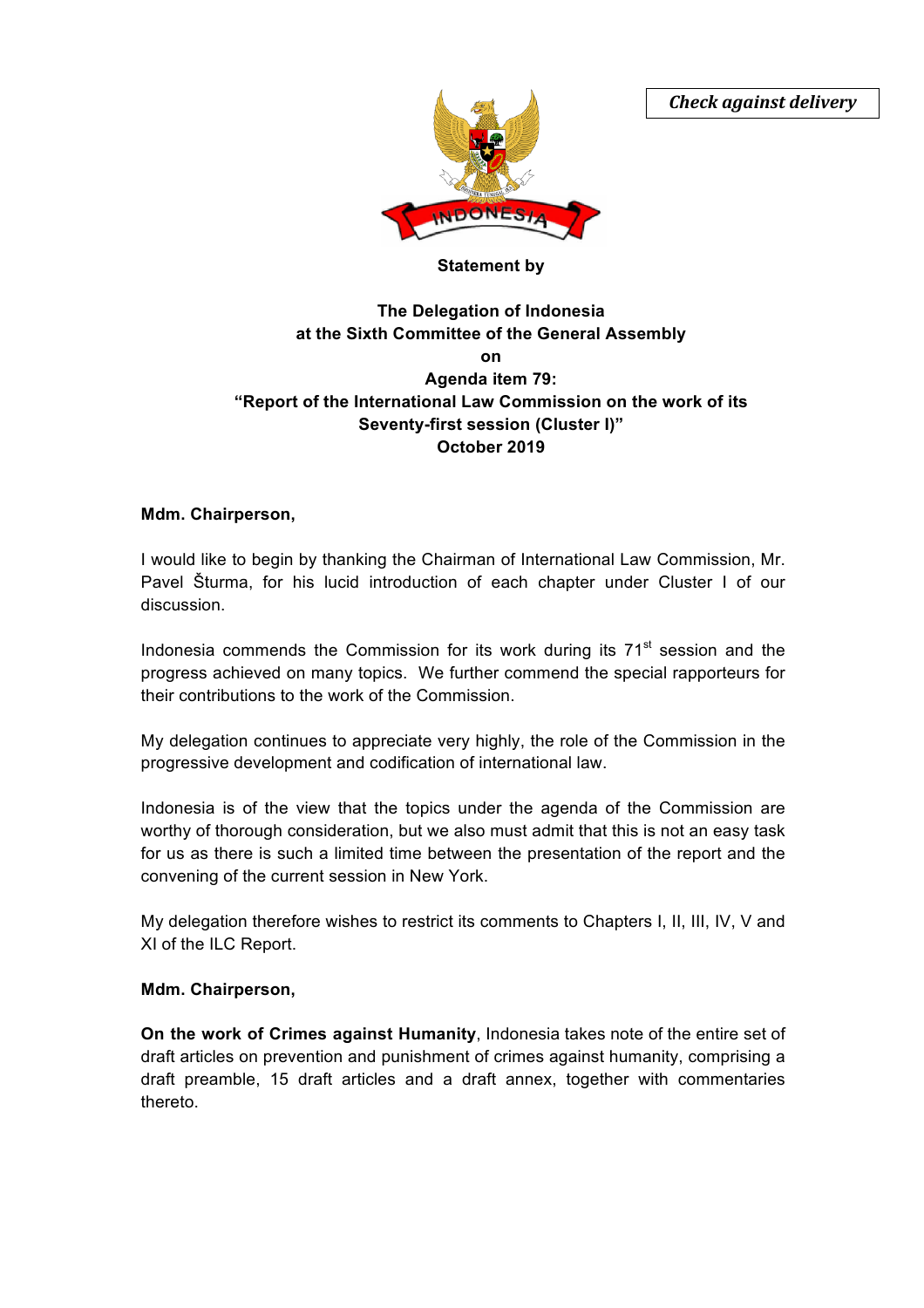We would like to highlight the utmost importance of the provisions contained within the draft articles, particularly Articles 6 and 7 on criminalization under national law and establishment of national jurisdiction respectively.

Equally crucial are Articles 13 and 14 of the Draft, which comprise of essential elements on the prevention and punishment of crimes against humanity, namely extraditions and mutual legal assistance.

In this regard, Indonesia emphasized, in its national statement on the universal jurisdiction two weeks ago, the prominence of cooperation among states to close the legal gap in order to end impunity, protect the rights of victims, and uphold justice. Such cooperation therefore should be translated into an agreement, particularly on extradition and mutual legal assistance.

## **Mdm. Chairperson,**

With respect to criminalization under national law and establishment of national jurisdiction, Indonesia has also highlighted these matters. We maintain that through the Law No. 26 of 2000 on the Human Rights Court, we recognize the jurisdiction of Indonesia's human rights courts over gross violation of human rights committed by Indonesians irrespective of the location of the crime.

Under that Law and Law Number 39 Year 1999, we have criminalized 9 (nine) out of the proposed 11 (eleven) acts of crimes against humanity in the draft articles. We have also put in place the legal framework for the protection of witnesses and victims of crimes against humanity and genocide, as well as prescribed non-prosecutorial approach to cases of crimes against humanity and genocide.

Furthermore, in this opportunity, Indonesia also wishes to reiterate its position that ending impunity and denying safe haven to individuals who commit crime against humanity is our responsibility. At the same time let us bear in mind that, in fact, there are still divergences of position concerning the scope and application of the principle of universal jurisdiction, which reflect, among others, in the scope and list of such crimes.

# **Mdm. Chairperson,**

**On the peremptory norms of general international law (***jus cogens***),** Indonesia commends the draft conclusions on peremptory norms of general international law (jus cogens), adopted by the Commission at the first reading, as presented before us at this meeting.

We perceive that the definition of jus cogens specified in the draft conclusion is in line with the definition provided in Article 53 of the Vienna Convention on Law of Treaties. Nevertheless, with respect to other elements specified in the draft, especially in Conclusion 4 on criteria for the identification of a peremptory norm, and Conclusion 6 on acceptance and recognition, we keen to develop our views and prepared to contribute our comments to this work.